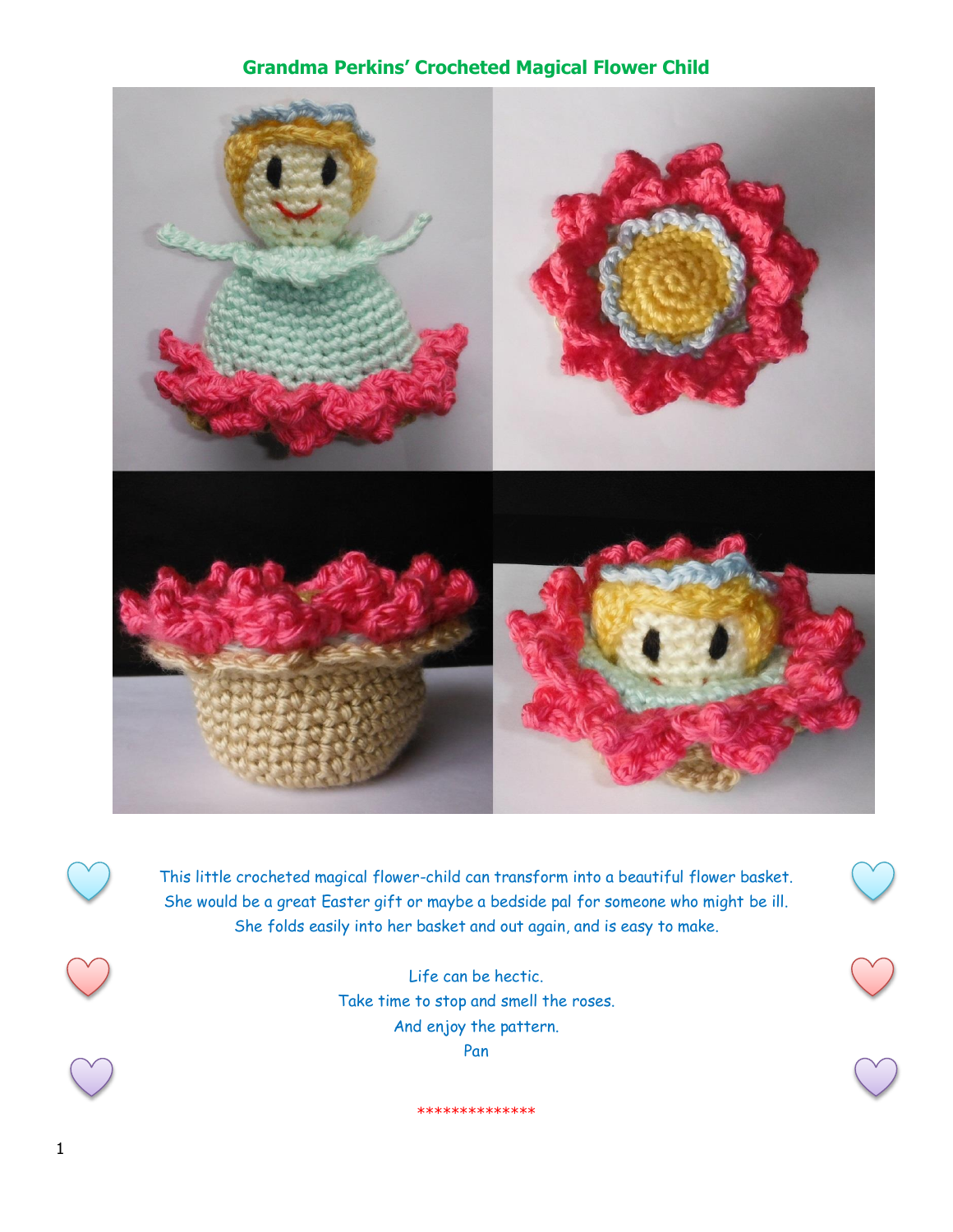#### **Finished Size**: Doll is about 4 ½" (10 cm) Tall Basket is about 3" (7.6 cm) [not counting the handle] **Gauge:** 4 sc and 4 rows =  $\sim 1$ " (2.5 cm) Not crucial.

#### **Abbreviations:**

 $\sim$  = Approximately **Ch** = Chain **FO** = Fasten Off  $Lp(s) = Loop(s)$  $Rnd(s) =$  Round(s) **Sc** = Single Crochet **Ss** = Slip Stitch **St(s)** = Stitch(es) **BLO** = Back Loop Only **FLO** = Front Loop Only **Dec** = Decrease by crocheting 2 single crochets as one **Inc** = Increase with 2 single crochets into one stitch **Materials:**

G/4.5mm hook Yarn Needle WW Med yarn:



I used Caron Simply Soft in different colors. Small amount of each: Skin-color Basket-color Hair-color Dress-color Petal-color **Black** for eyes **Red** crochet cotton #10 or a thin sport wt yarn for mouth.

#### \*Note: US Terminology

Work in a spiral and mark beg sts. Do not join rnds or Ch-1, unless instructed. Use a thread or safety pin to mark stitches. Marked stitches are just to help with placement.

### **Head:**

- Rnd 1: **Skin-color:** 6 Sc in a Magic Ring. (6)
- Rnd 2: Inc around. (12)
- Rnd 3: (Sc, Inc) around. (18)
- Rnds 4-9: Sc around. (18)
- Rnd 10: Dec around. (9) Stuff moderately: not too tight.

Rnd 11: Dec, Sc in last 7 sts. (8) Change to dress color in last st. FO skin-color.

#### **Dress:**

- Rnd 1: **Dress-color: Inc** in **each** st around. (16)
- Rnd 2: This rnd in **FLO:** (Sc, Inc) around. (24)
- Rnd 3: This Rnd in **BLO** and **Mark** the first free-loop left-over from Rnd 2. Sc around. (24)
- Rnd 4: Sc around. (24)
- Rnd 5: (Sc in 5, Inc) around. (28)
- Rnds 6-9: Sc around. (28)
- Rnd 10: (Sc in 13, Inc) around. (30)
- Rnd 11: Sc around. (30)
- Rnd 12: This Rnd in **BLO** and **Mark** the first free-loop left-over from Rnd 11. Sc around. **Join** with **Ss** in both loops of the next st and FO. (30) \*Note: The next stitch will be the beginning point of your first petal.



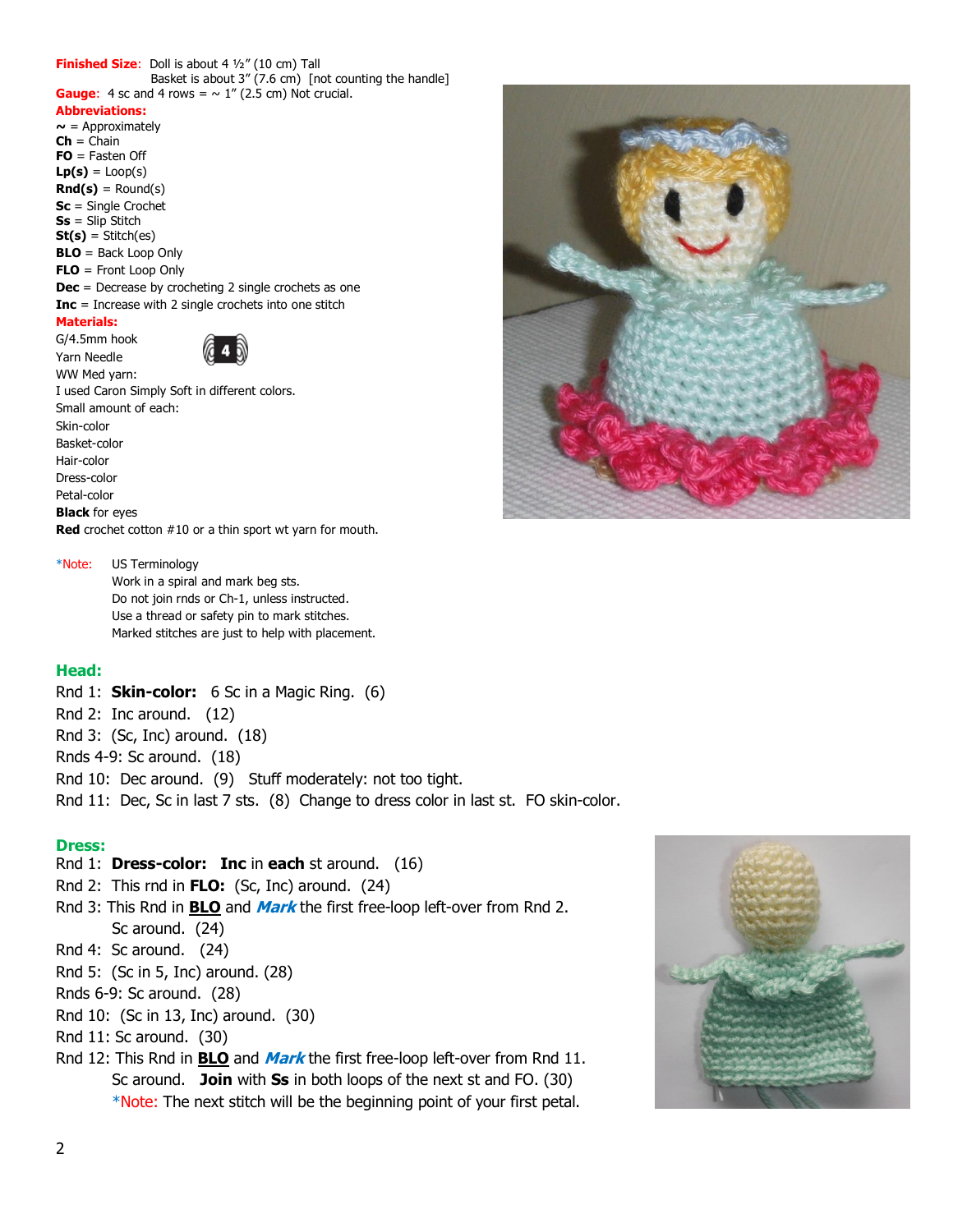### **Ruffle and Arms:**

With head closest to you, join **Dress-color** with a ss in the **Marked** st from Rnd 2.

(Ch 3, skip next lp, ss in next lp) twice.

**RT Arm:** Ch 7, skip  $1<sup>st</sup>$  ch, ss in back-ridge of next 6 chs

and then ss in the same lp on the dress as the last ss.

(Ch 3, skip next lp, ss in next lp) 6xs.

**LT Arm:** Ch 7, skip  $1<sup>st</sup>$  ch, ss in back-ridge of next 6 chs

and then ss in the same lp on the dress as the last ss.

(Ch 3, skip next lp, ss in next lp) 4xs. Ch 3 and ss in the first marked lp to join. FO. (12 Ch-3-lps and 2 arms)

### **Petals:**

With RT side facing and head down, attach **Petal-Color** with a ss in the next st **after** the last-joined-st of Rnd 12.

**\*\***(Ch 2, Hdc, Dc, Ch 2, Ss to top of last dc (picot made), Hdc, Ch 2, Ss) **All in the same st**. Ss in next **3** free-loops **\*\***

Repeat from **\*\*** to **\*\*** around Rnd 12. (10 Petals)

Then Ss in the last **2 sts.**

At this point, **jog up** and **Ss** in the **Marked** first free-loop of Rnd 11. The petals should alternate.

Continue to Repeat from **\*\*** to **\*\*** around in the spiral of Rnd 11.

The last ss will cross behind the next petal,

and join in the same st as the very first petal made on the bottom row. FO and weave in. (10 petals) Total of 20 petals in 2 alternating rows.





### **Add Eyes and Mouth:**

You can insert yarn-needle from back or top of head, and stitch through the head. Sew the eyes and then bring yarn-needle to the back and tie the ends in place. The knot will be hidden by the Wig-cap.

With Black yarn, I stitched the Eyes over Rnds 6 & 7 with about 4 sts between. I did vertical straight stitches with 3 strands for each eye.

#### Add mouth over Rnd 9.

I made single-strand straight stitches in the form of a "V" or a "U".

#### **Wig-Cap:**

Rnd 1: With **Hair-color:** 6 Sc in a Magic Ring.

Be sure to pull the yarn-tail to snugly close the ring. (6)

- Rnd 2: Inc around. (12)
- Rnd 3: (**Inc** in next st, **Sc** in next, **Inc** in next) repeat around. (20)
- Rnd 4: Sc around. (20)

Join with a ss in **BLO** of next st.

**\*Mark** the top-front loop of the **ss** and the first **free-loop** left over from rnd 4. Put a safety pin through both loops. This is where the crown will begin.





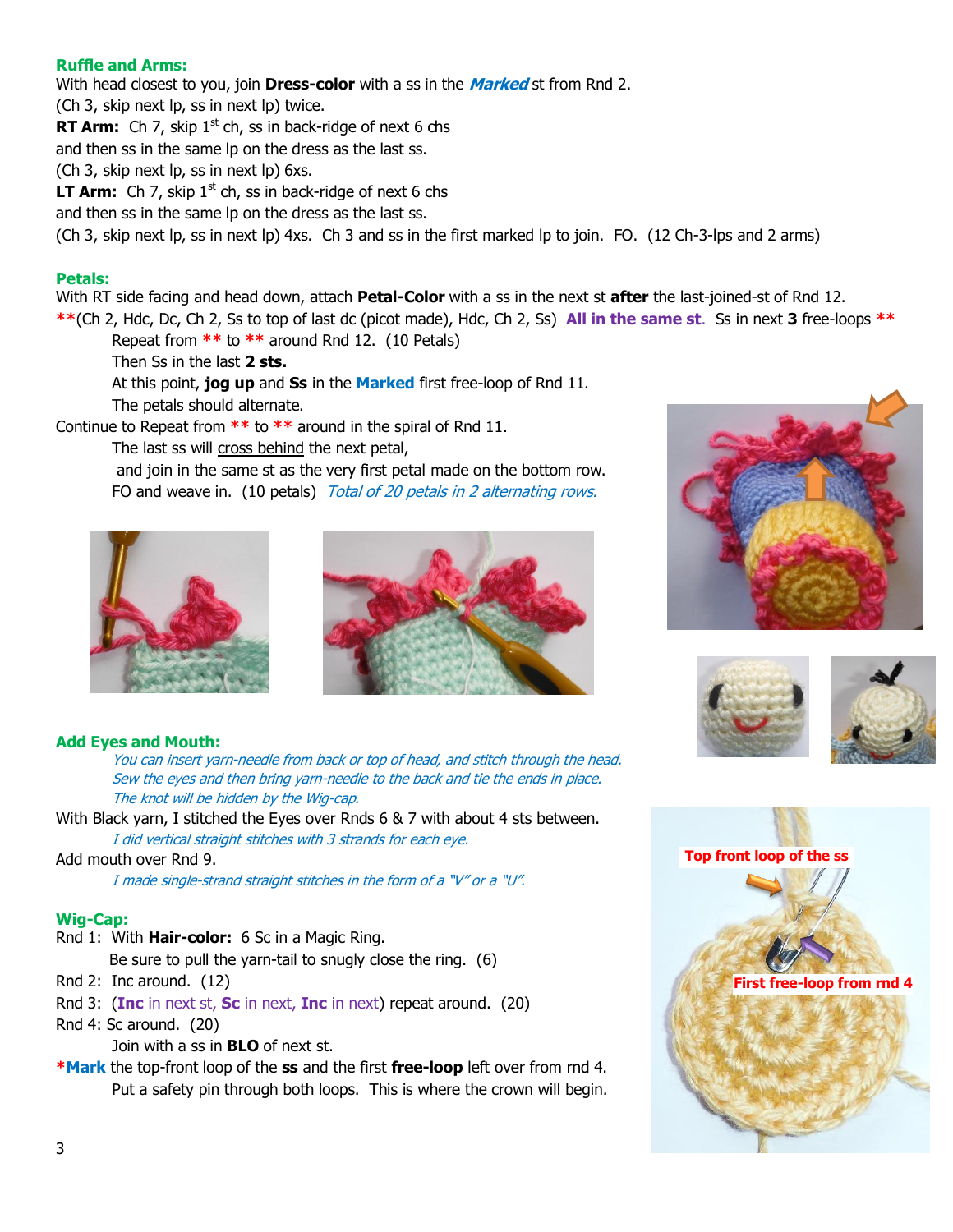## Rnd 5: This Rnd in **BLO.**

Ch 1, Sc in same **back-lp** as the join-st and each around. Join to both lps of the first sc. (20) Continue with locks.

### **Locks:**

- 1: Ch 2, Ss in the  $2^{nd}$  ch from hook, and then Ss to next st on Rnd 5.
- 2: Ch 3, Skip the  $1<sup>st</sup>$  ch, Ss in the **next 2**, and then Ss to next st on Rnd 5.
- 3: Ch 4, Skip the  $1<sup>st</sup>$  ch, Ss in the **next 3**, and then Ss to next st on Rnd 5.
- 4:  $*$  Ch 5, Skip the 1<sup>st</sup> ch, Ss in the **next 4**, and then Ss to **same** st as last ss on Rnd 5.
- 5: Ch 6, Skip the 1<sup>st</sup> ch, Ss in the **next 5**, and then Ss to next st on Rnd 5.
- 6: Ch 6, Skip the  $1^{st}$  ch, Ss in the **next 5**, and then Ss to next st on Rnd 5.
- 7: Ch 6, Skip the  $1<sup>st</sup>$  ch, Ss in the **next 5**, and then Ss to next st on Rnd 5.
- 8:  $*$  Ch 6, Skip the 1<sup>st</sup> ch, Ss in the **next 5**, and then Ss to **same** st as last ss on Rnd 5.
- 9: Ch 6, Skip the 1<sup>st</sup> ch, Ss in the **next 5**, and then Ss to next st on Rnd 5.
- 10: Ch 6, Skip the 1<sup>st</sup> ch, Ss in the **next 5**, and then Ss to next st on Rnd 5.
- 11: Ch 6, Skip the 1<sup>st</sup> ch, Ss in the **next 5**, and then Ss to next st on Rnd 5.
- 12:  $*$  Ch 6, Skip the 1<sup>st</sup> ch, Ss in the **next 5**,

and then Ss to **same** st as last ss on Rnd 5.

13: Ch 6 Skip the  $1<sup>st</sup>$  ch, Ss in the **next 5**, and then Ss to next st on Rnd 5.

- 14: Ch 6, Skip the  $1^{st}$  ch, Ss in the **next 5**, and then Ss to next st on Rnd 5.
- 15: Ch 5, Skip the  $1^{st}$  ch, Ss in the **next 4**, and then Ss to next st on Rnd 5.
- 16:  $*$  Ch 4, Skip the 1<sup>st</sup> ch, Ss in the **next 3**,

and then Ss to **same** st as last ss on Rnd 5.

- 17: Ch 3, Skip the  $1^{st}$  ch, Ss in the **next 2**, and then Ss to next st on Rnd 5.
- 18: Ch 2, Ss in the 2<sup>nd</sup> ch from hook, and then Ss to next st on Rnd 5. **Do not FO.**

 $**$  Note: The 5 sts in the front are left unused, and will be positioned over the eyes.

20: Ch 1, TURN. Working on the underside of the wig:

**Ss** to the bottom **tip** of each lock.

Then Ss in the bottom of the same last lock (at the base of the ch-2) (18 locks + Join = 19 ss) **FO** with about **20"** (50cm) to sew onto head.

### **Crown:**

Join **Petal-Color** (or different color) with a Ss through both **Marked** sts from the Wig-Cap: the ss and free-lp from rnd 4. (Ch 3, Skip 1 st, Ss in next) around. (10-ch-3 lps) Join last loop to the same st as beg-join. FO.

Pull the beginning and end yarns through to the underside of the wig-cap. Instead of weaving in, **tie** the yarn-ends. They will not show when the wig is in place.

Place wig on head. Position the locks evenly spaced, with the eyes under the 5 unused sts. Sew to head with yarn-end.